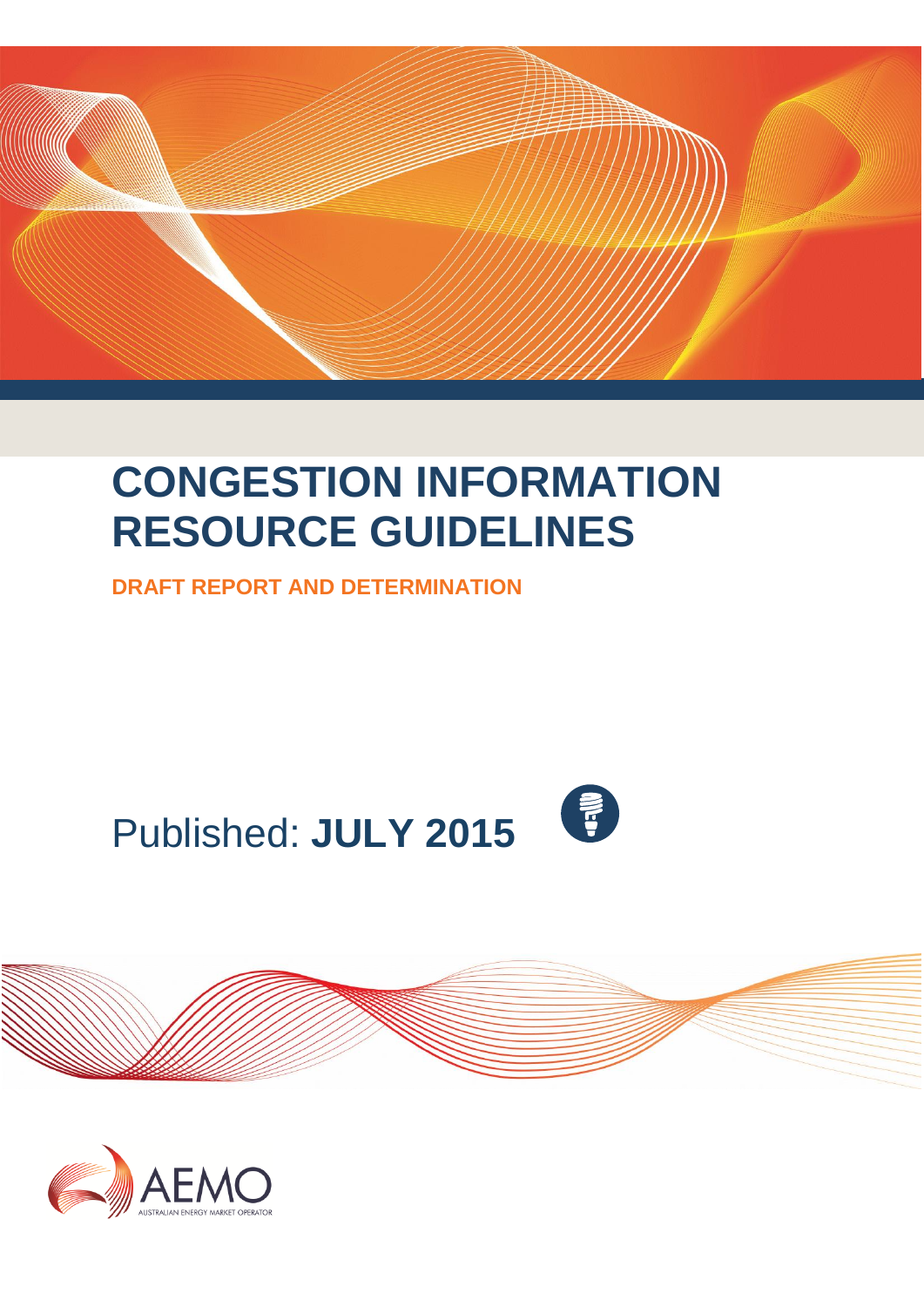

### NOTICE OF SECOND STAGE CONSULTATION – CONGESTION INFORMATION RESOURCE GUIDELINES

#### NATIONAL ELECTRICITY RULES – RULE 8.9

#### **Date of Notice: 11 August 2015**

This notice informs all interested parties (**Consulted Persons**) that AEMO is commencing the second stage of its consultation on the Congestion Information Resource Guidelines **(CIR Guidelines)**.

This consultation is being conducted under clause 3.7A(d) of the National Electricity Rules (**NER**), in accordance with the Rules consultation requirements detailed in rule 8.9 of the NER.

#### **Invitation to make Submissions**

AEMO invites written submissions on this Draft Report and Determination (**Draft Report**).

Please identify any parts of your submission that you wish to remain confidential, and explain why. AEMO may still publish that information if it does not consider it to be confidential, but will consult with you before doing so.

Consulted Persons should note that material identified as confidential may be given less weight in the decisionmaking process than material that is published.

#### **Closing Date and Time**

Submissions in response to this Notice of Second Stage of Rules Consultation should be sent by email to magnus.hindsberger@aemo.com.au, to reach AEMO by 5.00pm (Melbourne time) on **26 August 2015***.*

All submissions must be forwarded in electronic format (both pdf and Word). Please send any queries about this consultation to the same email address.

Submissions received after the closing date and time will not be valid, and AEMO is not obliged to consider them. Any late submissions should explain the reason for lateness and the detriment to you if AEMO does not consider your submission.

#### **Publication**

All submissions will be published on AEMO's website, other than confidential content.

© Copyright 2015. Australian Energy Market Operator Limited**.** The material in this publication may be used in accordance with the [copyright permissions](http://www.aemo.com.au/en/About-AEMO/Copyright-Permissions) on AEMO's website.

Australian Energy Market Operator Ltd ABN 94 072 010 327

www.aemo.com.au info@aemo.com.au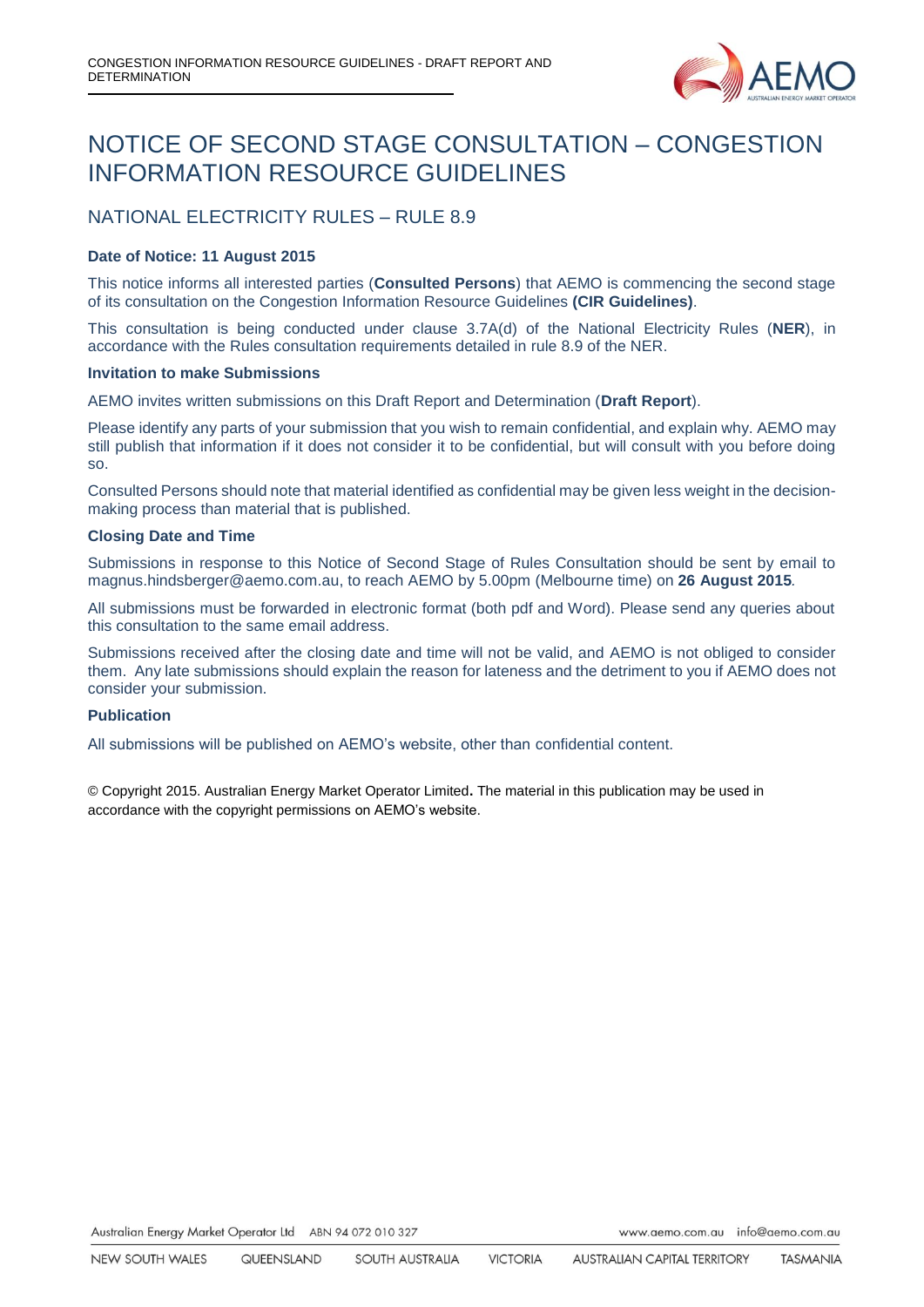

### <span id="page-2-0"></span>EXECUTIVE SUMMARY

The publication of this Draft Report and Determination (**Draft Report**) commences the second stage of the Rules consultation process conducted by AEMO to amend the Congestion Information Resource Guidelines (**CIR Guidelines**) under the National Electricity Rules (**NER**).

AEMO's original proposal was to revise the CIR Guidelines to:

- a) Remove the requirement to undertake annual consultations. Instead, AEMO proposes to undertake consultations as needed, but in any event, at least every three years.
- b) Cancel a number of low-benefit/high-cost items from the list of "Items Requested for the CIR".

An addendum to the 1st stage notice considered the proposal for cessation of the Quarterly Mis-pricing Reporting based on the submission from from National Generators Forum to the 2013 CIR Guidelines consultation<sup>1</sup>.

In response to the 1st stage notice, AEMO received only one submission, from GDF SUEZ Australian Energy (**GDFSAE**).

GDFSAE supported the Congestion Information Resource (**CIR**) in general as well as AEMO's proposal to cease annual consultations and to undertake consultations as needed, but at least every three years. GDFSAE also requested a more user-friendly publication of some constraint-related data.

AEMO has amended the draft CIR Guidelines to:

-See:

- a) Provide an GDFSAE's request for more user-friendly publication of some constraint-related data.
- b) Remove Quarterly Mis-pricing Reporting.

AEMO's draft determination is to revise the CIR Guidelines in the form published on AEMO's website at: http://www.aemo.com.au/Consultations/National-Electricity-Market/2015-Congestion-Information-Resource-Guidelines-Consultation.

http://sharedocs/sites/cm/sd/Congestion%20Information%20Resource/Consultation%202013/NGF%20Response%20to%202013%20 CIR%20first%20stage.pdf.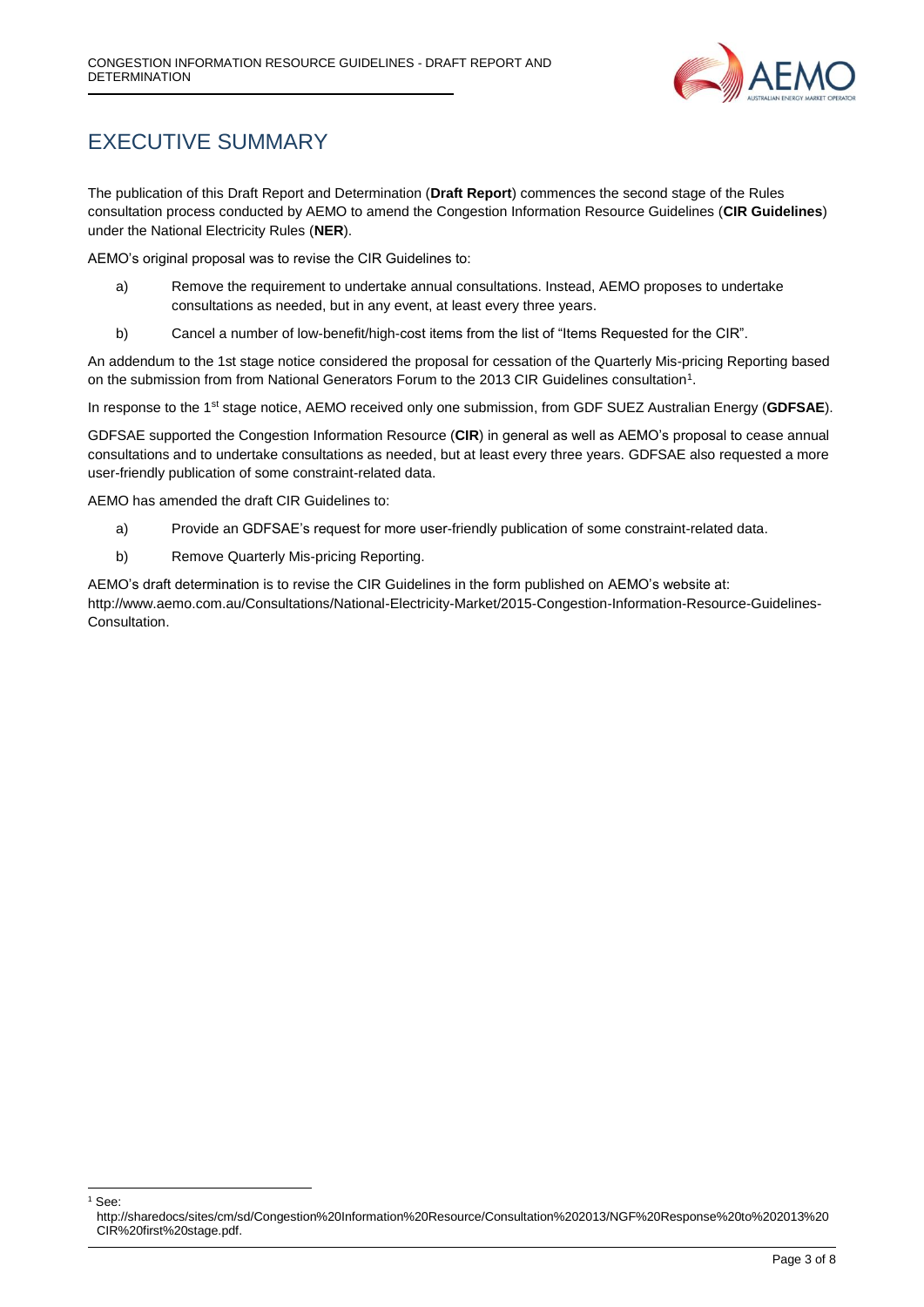

# **Contents**

| $\mathbf 1$                                               |  |  |  |  |
|-----------------------------------------------------------|--|--|--|--|
| 2 <sup>1</sup>                                            |  |  |  |  |
| 2.1                                                       |  |  |  |  |
| 2.2                                                       |  |  |  |  |
| 2.3                                                       |  |  |  |  |
| $\overline{\mathbf{3}}$                                   |  |  |  |  |
| $\overline{\mathbf{4}}$                                   |  |  |  |  |
|                                                           |  |  |  |  |
| Appendix B - Summary of Submissions and AEMO Responses  8 |  |  |  |  |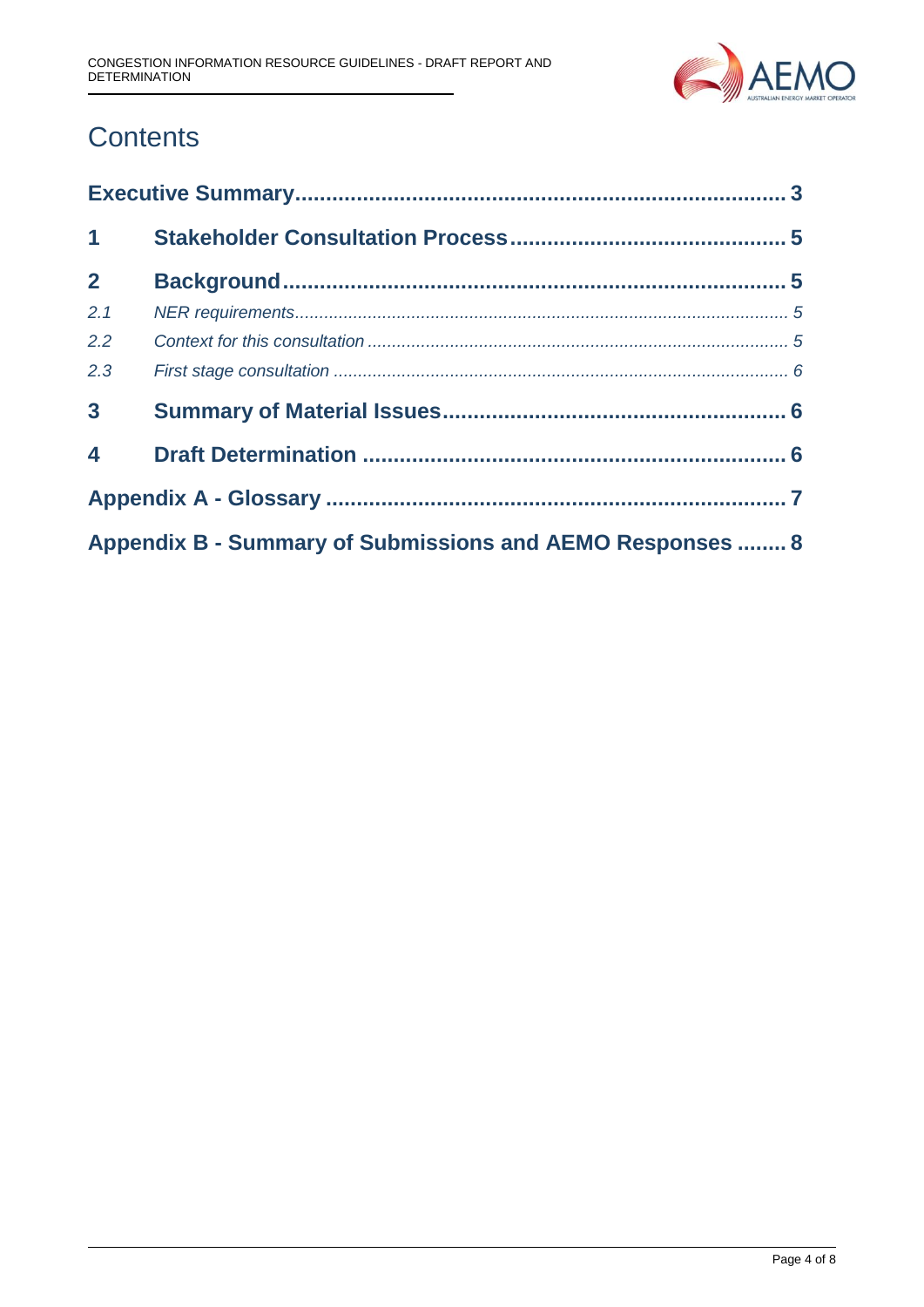

## <span id="page-4-0"></span>**1 Stakeholder Consultation Process**

As required by clause 3.7A(m) of the NER, AEMO is consulting on CIR Guidelines in accordance with the Rules consultation process in rule 8.9.

AEMO's indicative timeline for this consultation is outlined below. Future dates may be adjusted depending on the number and complexity of issues raised in submissions.

| <b>DELIVERABLE</b>                                                    | <b>INDICATIVE DATE</b> |
|-----------------------------------------------------------------------|------------------------|
| Notice of first stage consultation and draft CIR guidelines published | 7 May 2015             |
| First stage submissions closed                                        | 19 June 2015           |
| Draft Report & Notice of second stage consultation published          | 11 August 2015         |
| Submissions due on Draft Report                                       | 26 August 2015         |
| Final Report published                                                | 9 September 2015       |

The publication of this Draft Report marks the commencement of the second stage of consultation.

<span id="page-4-1"></span>Note that there is a glossary of terms used in this Draft Report at **Appendix A**.

### **2 Background**

#### <span id="page-4-2"></span>**2.1 NER requirements**

The NER specifies:

3.7A(k) AEMO must develop and publish guidelines (the congestion information resource guidelines) in relation to:

- (1) the categories of information to be contained in the congestion information resource including the source of that information;
- (2) the scope and type of information to be provided by Transmission Network Service Providers in accordance with paragraphs (n) and (o);
- (3) the processes to be implemented by AEMO to obtain the information from Transmission Network Service Providers in accordance with paragraphs (n) and (o);
- (4) the determination of the intervals for updating and publishing the congestion information resource under paragraph (e); and
- (5) the processes to be implemented by AEMO for providing Registered Participants with information under paragraph (g).
- 3.7A(l) AEMO must develop and publish the first congestion information resource guidelines in accordance with the Rules consultation procedures by 1 September 2010 and there must be a set of congestion information resource guidelines available and up to date at all times after that date.
- 3.7A(m) AEMO must amend the congestion information resource guidelines in accordance with the Rules consultation procedures.

#### <span id="page-4-3"></span>**2.2 Context for this consultation**

The existing CIR Guidelines calls for AEMO to undertake consultations with interested parties annually. The previous consultation was undertaken mid 2014 causing a new consultation to be undertaken in mid 2015.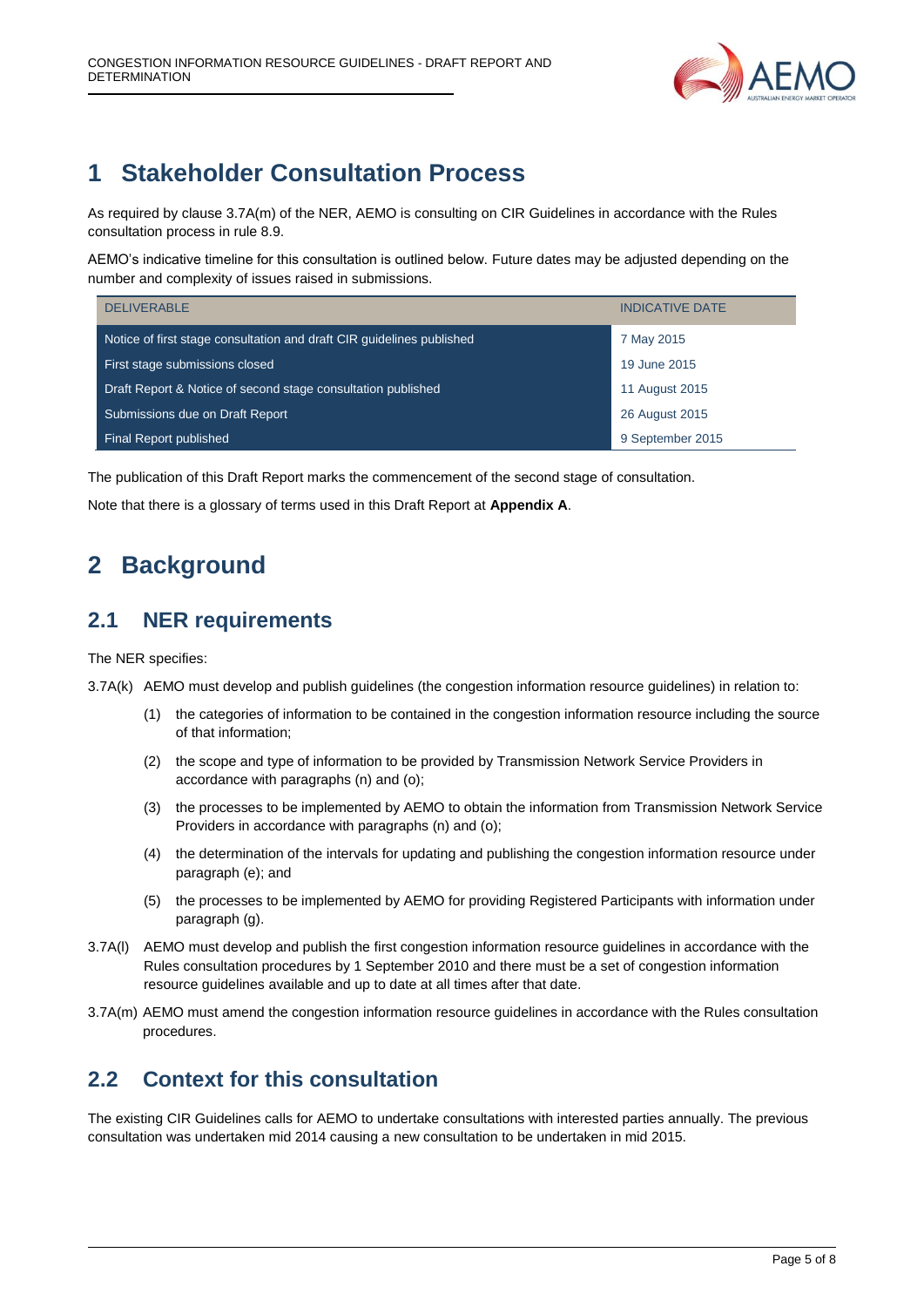

#### <span id="page-5-0"></span>**2.3 First stage consultation**

AEMO issued a Notice of First Stage Consultation on 7 May 2015. The matters for consultation were:

- 1. The quality, relevance and frequency of information provided under the existing CIR Guidelines.
- 2. Suggestions of what additional information stakeholders consider should be included in the CIR Guidelines, including explanations of the value to stakeholders.
- 3. What current congestion-related information AEMO could stop publishing with no or little loss of value for stakeholders.
- 4. AEMO's proposal to revise the CIR Guidelines to:
	- a) Remove the requirement to undertake annual consultations. Instead, AEMO proposes to undertake consultations as needed, but in any event, at least every three years.
	- b) Cancel a number of low-benefit/high-cost items from the list of "Items Requested for the CIR".

A consultation draft of the CIR Guidelines was published with the 1<sup>st</sup> stage notice<sup>2</sup>.

An addendum to the 1st stage notice argued for the cessation of the Quarterly Mis-pricing Reporting.

AEMO received one written submission in the first stage of consultation.

This has been published on AEMO's website at: http://www.aemo.com.au/Consultations/National-Electricity-Market/2015-Congestion-Information-Resource-Guidelines-Consultation.

#### <span id="page-5-1"></span>**3 Summary of Material Issues**

A number of issues were raised by GDFSAE, but none of the were considered material.

<span id="page-5-2"></span>A detailed summary of these issues together with AEMO's responses, is contained in **Appendix B**.

### **4 Draft Determination**

1

To account for the issues raised by GDFSAE and the addendum to the 1<sup>st</sup> stage notice, AEMO has amended the draft CIR Guidelines to:

- a) Provide an update of request highlighted by GDFSAE
- b) Remove Quarterly Mis-pricing Reporting.

AEMO's draft determination is to revise the CIR Guidelines in the form published on AEMO's website at: http://www.aemo.com.au/Consultations/National-Electricity-Market/2015-Congestion-Information-Resource-Guidelines-Consultation.

<sup>2</sup> See[: http://www.aemo.com.au/Consultations/National-Electricity-Market/2015-Congestion-Information-Resource-Guidelines-](http://www.aemo.com.au/Consultations/National-Electricity-Market/2015-Congestion-Information-Resource-Guidelines-Consultation)**[Consultation](http://www.aemo.com.au/Consultations/National-Electricity-Market/2015-Congestion-Information-Resource-Guidelines-Consultation)**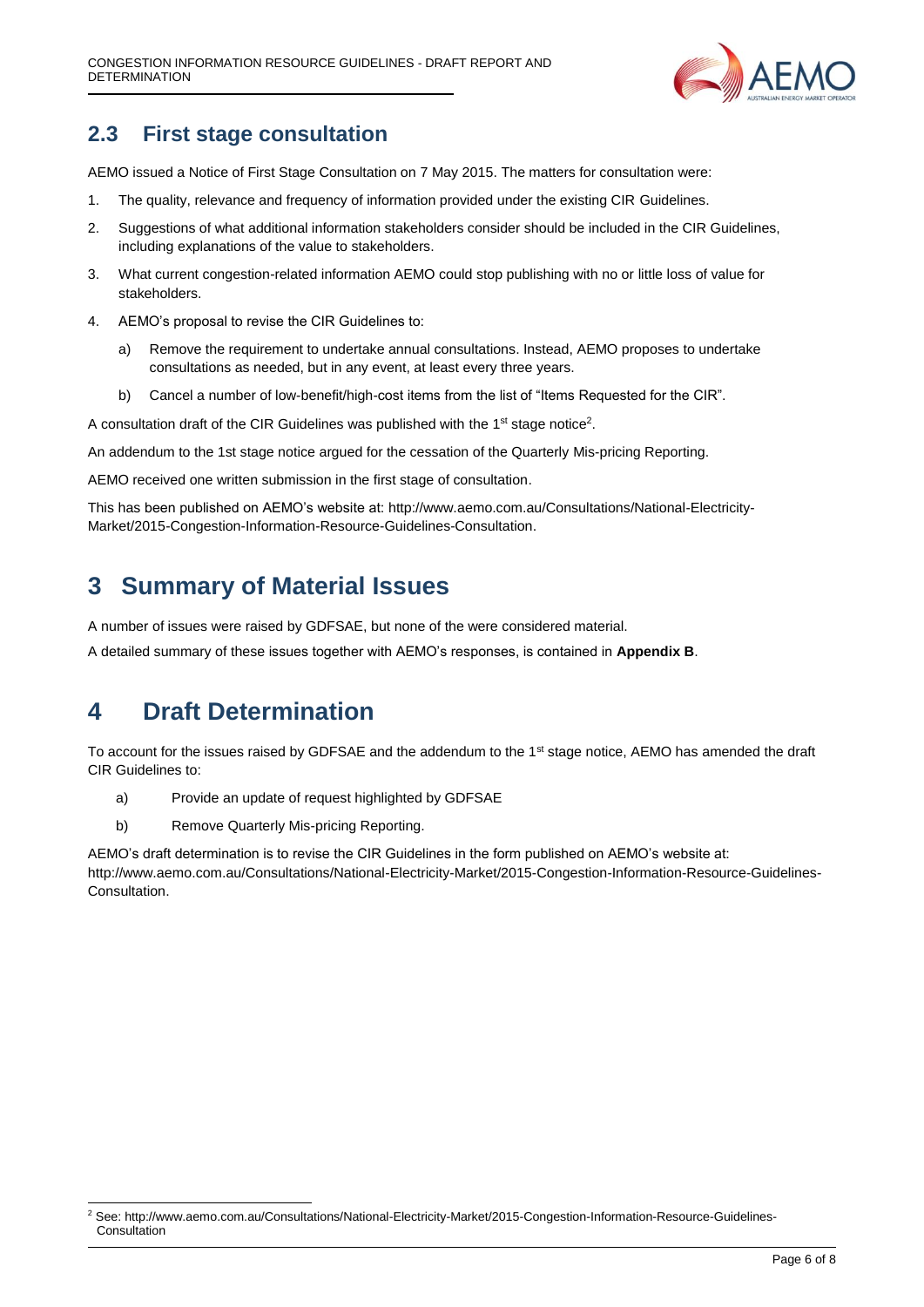

# <span id="page-6-0"></span>**Appendix A - Glossary**

| <b>TERM OR ACRONYM</b> | <b>MEANING</b>                         |
|------------------------|----------------------------------------|
| <b>CIR</b>             | <b>Congestion Information Resource</b> |
| <b>GDFSAE</b>          | <b>GDF SUEZ Australian Energy</b>      |
| <b>NEM</b>             | <b>National Electricity Market</b>     |
| <b>NER</b>             | <b>National Electricity Rules</b>      |